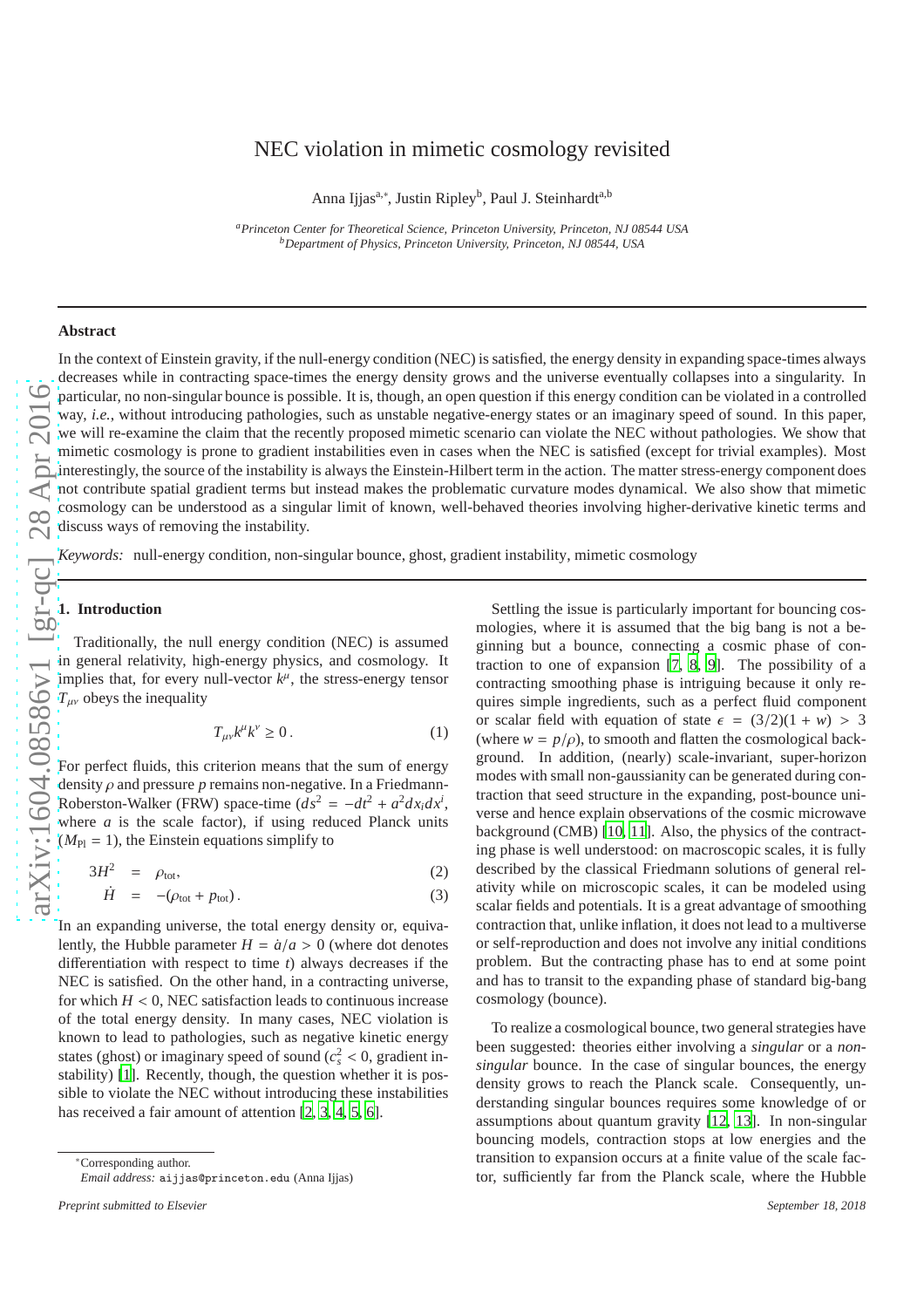parameter is negative and finite. A successful transition to the high-energy expanding phase requires the Hubble parameter to grow, eventually hit zero, switch sign and continue to grow until a high enough energy ∼ *H* 2 is reached for standard big-bang evolution to follow. This approach has the advantage that it does not require knowledge of quantum gravity but one can safely rely on the low-energy effective theory. However, obviously, this type of non-singular bounce involves a NEC violating form of stress-energy so that it stands or fails depending on whether it is possible to violate the NEC without pathologies. (Alternatively, one could, of course, try to introduce a modification to Einstein gravity that makes it possible to bounce without introducing a form of stress-energy that violates the NEC.)

Recently, an interesting novel ansatz, *mimetic cosmology*, has been proposed that is supposed to violate the NEC and to avoid associated pathologies, such as gradient or ghost instabilities [\[14](#page-6-13), [15](#page-6-14)]. In this paper, we revisit this claim and show that simple mimetic scenarios can indeed evade ghost instabilities but nevertheless have gradient instabilities even if the NEC is satisfied (except for trivial cases). In Sec. [2,](#page-1-0) we start with briefly reviewing the basics of mimetic cosmology. Then, we derive the second-order action in spatially-flat and co-moving gauges in Sec. [3.](#page-1-1) We demonstrate in Sec. [4](#page-4-0) that the mimetic theory can be understood as a singular limit of known, well-behaved theories involving higher-order kinetic terms and briefly discuss ways of avoiding instabilities. Finally, in Sec. [5,](#page-6-15) we relate our result to earlier work that was done in Newtonian gauge and stress the importance of analyzing stability using the action formalism with gauge-invariant quantities as opposed to considering only the perturbed equations of motion.

### <span id="page-1-0"></span>**2. Basics of mimetic cosmology**

In mimetic cosmology, the underlying idea is to perform a metric transformation,

<span id="page-1-2"></span>
$$
g_{\mu\nu} = \left(\tilde{g}^{\alpha\beta}\partial_{\alpha}\phi\partial_{\beta}\phi\right)\tilde{g}_{\mu\nu}.\tag{4}
$$

Here and throughout,  $\phi$  is a scalar field,  $g_{\mu\nu}$  is the physical metric,  $\tilde{g}_{\mu\nu}$  is an auxiliary metric and we use reduced Planck units  $M_{\text{Pl}}^2 = 1/(8\pi G_{\text{N}}) = 1$  with  $G_{\text{N}}$  being Newton's constant. It is easy to see that the scalar field satisfies the mimetic constraint

$$
g^{\mu\nu}\partial_{\mu}\phi\partial_{\nu}\phi = -1.
$$
 (5)

The transformation in Eq. [\(4\)](#page-1-2) isolates the conformal degree of freedom in a covariant way and is a particular example of *singular* metric transformations [\[16,](#page-6-16) [17\]](#page-6-17).

In [\[18\]](#page-6-18) it has been shown that the mimetic transformation as defined in Eq. [\(4\)](#page-1-2) is equivalent to introducing a Lagrange multiplier in the Einstein-Hilbert action for the physical metric *g*µν, *i.e.*,

$$
S = \int d^4x \sqrt{-g} \left( \frac{1}{2} R + \lambda \left( g^{\mu \nu} \partial_{\mu} \phi \partial_{\nu} \phi + 1 \right) \right), \tag{6}
$$

where *R* is the Ricci scalar, *g* the metric determinant and  $\lambda$ the non-zero Lagrange multiplier. In both formulations, the

mimetic constraint *parametrically* renders the scalar field φ to follow the background solution  $\phi = t + constant$ . Consequently, mimetic cosmology can either be considered as a modification of Einstein's gravity or as the introduction of a new form of stress-energy. In the following, we will embrace the latter point of view; in particular, because it makes extensions and generalizations of the mimetic idea possible.

We shall consider the mimetic action as introduced in Ref. [\[15](#page-6-14)],

<span id="page-1-3"></span>
$$
S = \int d^4x \sqrt{-g} \frac{1}{2} R
$$
  
+ 
$$
\int d^4x \sqrt{-g} \left( \lambda \left( g^{\mu\nu} \partial_\mu \phi \partial_\nu \phi + 1 \right) - V(\phi) \right)
$$
  
+ 
$$
\int d^4x \sqrt{-g} \frac{\gamma}{2} (\Box \phi)^2,
$$
 (7)

where  $\gamma$  is a non-zero constant. In the context of mimetic gravity, the higher-order term  $\alpha$   $\gamma$  has been introduced for purely phenomenological reasons, *i.e.*, to obtain dynamical spatial gradient terms in a simple way, and does not follow from the underlying principles of mimetic theory. Interestingly, though, the action in Eq. [\(7\)](#page-1-3) coincides with the action for the IR-limit of projectable Hořava-Lifshitz gravity [\[19\]](#page-7-0). We will further comment on the connection between these two theories in the discussion section.

In a FRW space-time, the mimetic action in Eq. [\(7\)](#page-1-3) admits the homogeneous background solution

<span id="page-1-4"></span>
$$
3H^2 + 2\dot{H} = \frac{2}{2 - 3\gamma} V(\phi),
$$
 (8)

$$
\dot{H} = \frac{1}{1 - 3\gamma} \lambda,\tag{9}
$$

$$
\phi = t. \tag{10}
$$

Obviously, for appropriate values of the parameters  $\lambda$  and  $\gamma$ ,  $\dot{H}$  can be positive such that the background solution violates the NEC. This is an interesting feature of mimetic gravity since it presents a novel way of NEC violation that would require relatively simple ingredients – a singular metric transformation using a single scalar field. NEC violation is often known, though, to involve pathologies, such as ghost or gradient instabilities. In the next section, we perform the linear stability analysis and show that the background corresponding to the action in Eq. [\(7\)](#page-1-3) is not well-behaved under perturbations.

#### <span id="page-1-6"></span><span id="page-1-1"></span>**3. Linear stability analysis**

To identify the presence of any instabilities, we employ the action formalism and derive the linear theory for first-order, gauge-invariant quantities. For this purpose, it is convenient to work with the ADM decomposition of the metric,

<span id="page-1-5"></span>
$$
ds^{2} = -N^{2}dt^{2} + h_{ij}(N^{i}dt + dx^{i})(N^{j}dt + dx^{j}),
$$
 (11)

where *N* is the lapse,  $N_i$  is the shift and  $h_{ij}$  is the spatial metric that we use to raise and lower indices. Note that at zeroth order,  $N = 1$  and  $N_i = 0$  and  $h_{ij} = a(t)\delta_{ij}$ , the well-known FRW metric, and  $\dot{\phi} = 1$ , the mimetic solution.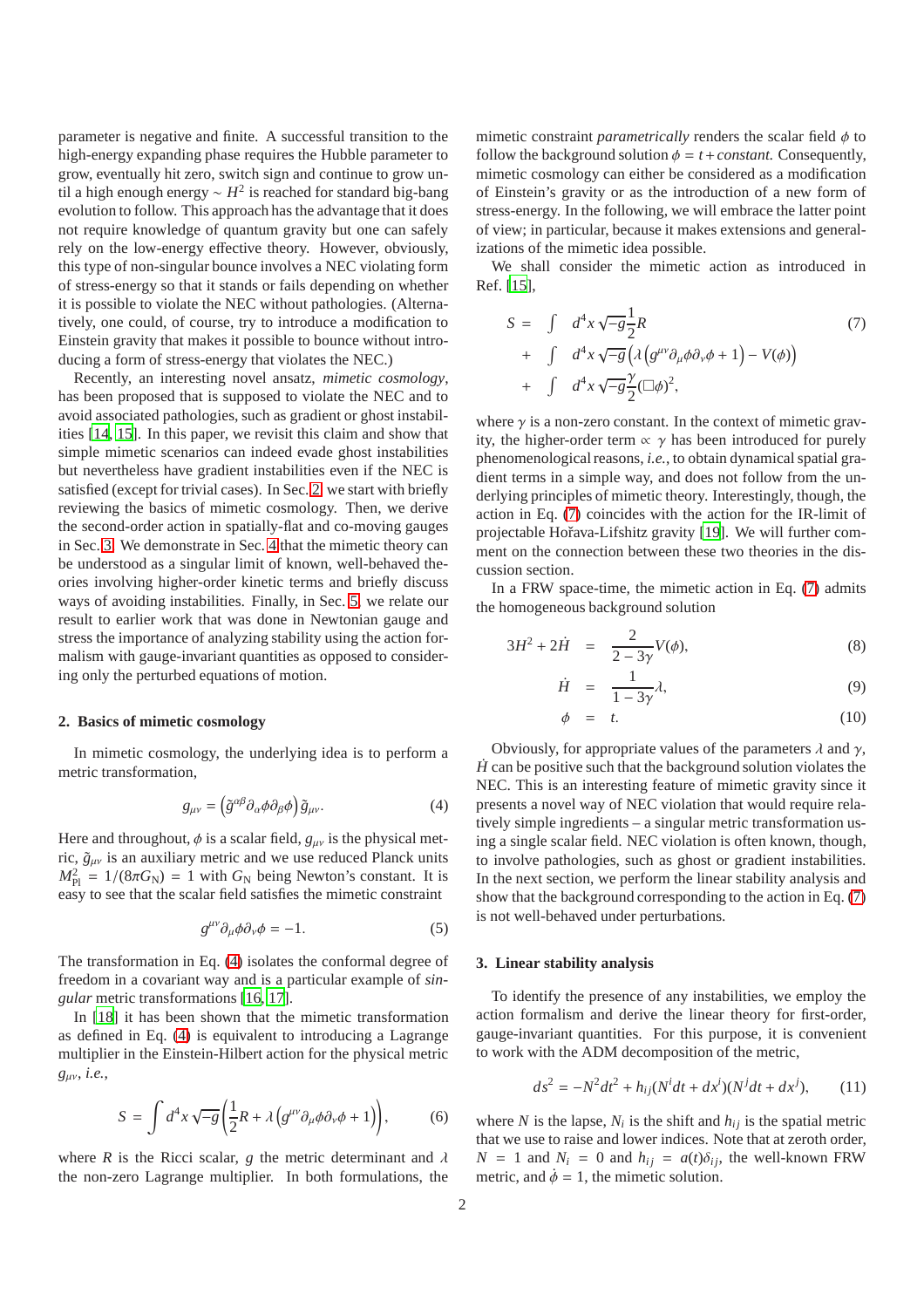The ADM decomposition of the mimetic action as given in Eq. [\(7\)](#page-1-3) is

$$
S = \int d^4x \sqrt{h} N \mathcal{L}_{\text{ADM}} \tag{12}
$$

with the Lagrangian density

<span id="page-2-0"></span>
$$
\mathcal{L}_{\text{ADM}} = \frac{1}{2} \left( R^{(3)} + \frac{1}{N^2} \left( E_{ij}^2 - E^2 \right) \right), \tag{13}
$$
\n
$$
+ \lambda \left( -\frac{1}{N^2} \dot{\phi}^2 + 2 \frac{N^i}{N^2} \dot{\phi} \partial_i \phi + g^{ij} \partial_i \phi \partial_j \phi + 1 \right)
$$
\n
$$
+ \frac{\gamma}{2} \frac{1}{h N^2} \left( \partial_t \left( \sqrt{h} \frac{-\dot{\phi} + N^i \partial_i \phi}{N} \right) + \partial_i \left( \sqrt{h} \frac{N^i \dot{\phi}}{N} \right) + \partial_i \left( \sqrt{h} \frac{N^i \dot{\phi}}{N} \right) + \partial_i \left( \sqrt{h} N g^{ij} \partial_j \phi \right) \right)^2 - V(\phi),
$$

where *h* is the spatial-metric determinant,  $R^{(3)}$  is the three dimensional Ricci scalar,  $g^{ij} = h^{ij} - N^i N^j / N^2$  is the inverse spatial metric, and  $K_{ii} = -E_{ii}/N$  is the extrinsic curvature with

$$
E_{ij} = \frac{1}{2} \left( \dot{h}_{ij} - \nabla_i N_j - \nabla_j N_i \right). \tag{14}
$$

To study the linear theory of scalar perturbations, we next have to choose a particular gauge to fix the remaining degrees of freedom.

# <span id="page-2-5"></span>*3.1. Spatially-flat gauge*

First, we shall derive the second-order action in spatially-flat gauge in which all spatial inhomogeneities are promoted to perturbations of the scalar field  $\delta \phi \equiv \pi(t, \mathbf{x})$  while the spatial metric does not carry any perturbations,  $h_{ij} = a^2 \delta_{ij}$ . Our gauge choice makes it straightforward to identify the instability and to relate our results to both Newtonian gauge in which the original calculation has been performed [\[15\]](#page-6-14) and to co-moving gauge in which the source of the instability can be most easily understood.

In spatially-flat gauge, expanding each term in the action in Eq. [\(13\)](#page-2-0) to second order in perturbations yields

$$
S_{\pi}^{(2)} = \int d^4x \, a^3 \mathcal{L}_{\pi}^{(2)} \tag{15}
$$

with

<span id="page-2-1"></span>
$$
\mathcal{L}_{\pi}^{(2)} = \left(-\bar{\lambda} + \frac{9}{2}\gamma H^{2}\right)\dot{\pi}^{2} + \bar{\lambda}\frac{(\partial_{k}\pi)^{2}}{a^{2}} + \frac{3}{2}\dot{\nabla}H\pi^{2} \qquad (16)
$$
\n
$$
+ \left(-3H^{2} - \bar{\lambda} + 27\gamma H^{2}\right)N_{1}^{2} + \left(2\bar{\lambda} - 27\gamma H^{2}\right)\dot{\pi}N_{1}
$$
\n
$$
- 2\left((1 - 3\gamma)HN_{1} + \bar{\lambda}\pi + \frac{3}{2}\gamma\left(H\dot{\pi} - \dot{H}\pi\right)\right)\frac{\Delta\chi}{a^{2}}
$$
\n
$$
+ \frac{\gamma}{2}\left(\frac{\Delta\chi + \Delta\pi}{a^{2}}\right)^{2} + 3\gamma H(2N_{1} - \dot{\pi})\frac{\Delta\pi}{a^{2}}
$$
\n
$$
+ \frac{\gamma}{2}\left(\dot{\pi}^{2} + \dot{N}_{1}^{2} - 2\dot{\pi}\dot{N}_{1} + 2\left(\dot{N}_{1} - \ddot{\pi}\right)\frac{\Delta\chi + \Delta\pi}{a^{2}}\right)
$$
\n
$$
+ 3\gamma H\left(\ddot{\pi}\left(\dot{\pi} - 3N_{1}\right) - 2\dot{N}_{1}\left(\dot{\pi} - 2N_{1}\right)\right)
$$
\n
$$
+ 2\left(N_{1} - \dot{\pi}\right)\delta\lambda,
$$
\n(16)

where  $\Delta \equiv \partial_i \partial^i$ ,  $\delta \lambda = \lambda - \overline{\lambda}$  is the linear perturbation to the homogeneous Lagrange multiplier  $\bar{\lambda}$ ,  $N_1 = N - 1$  and  $N_i = \partial_i \chi$ , the linear perturbations to the lapse and shift, respectively, and we have used that on the mimetic background  $\dot{V} = V_{,\phi} \dot{\phi} =$  $V_{\psi}$ . (The bar over any quantity below refers to the unperturbed value.) Note, from Eq. [\(16\)](#page-2-1), we can immediately recover the result found in Ref. [\[20\]](#page-7-1) that studied linear-order perturbations of the mimetic scalar for  $\gamma = 0$  on flat space  $(N_1 = \Delta \chi)$ 0). In this case, the action in Eq. [\(16\)](#page-2-1) reduces to its first line and the ghost instability is, indeed, avoidable for  $\bar{\lambda} > 0$ , as suggested in [\[20\]](#page-7-1). However, what was missed is that avoiding the ghost instability comes at the cost of introducing a gradient instability!

<span id="page-2-6"></span>At linear order, the equation for  $\delta \lambda$  yields a new mimetic constraint,

$$
N_1 = \dot{\pi},\tag{17}
$$

such that time derivatives of the lapse  $N_1$  do not carry any additional degree of freedom. Substituting the linear-order mimetic constraint into Eq. [\(16\)](#page-2-1) and using the background solution in Eq. [\(9\)](#page-1-4) to eliminate  $\bar{\lambda}$ , the action simplifies to

<span id="page-2-3"></span>
$$
\mathcal{L}_{\pi}^{(2)} = -\frac{3}{2} (2 - 3\gamma) H^2 \dot{\pi}^2
$$
\n
$$
+ \frac{1}{2} \Big( (2 - 3\gamma) \dot{H} + 3\gamma H^2 \Big) \frac{(\partial_k \pi)^2}{a^2} + \frac{3}{2} \dot{\nabla} H \pi^2
$$
\n
$$
- \Big( (2 - 3\gamma) \Big( \dot{H} \pi + H \dot{\pi} \Big) - \gamma \frac{\Delta \pi}{a^2} \Big) \frac{\Delta \chi}{a^2} + \frac{\gamma}{2} \Big( \frac{\Delta \chi}{a^2} \Big)^2
$$
\n
$$
+ \frac{\gamma}{2} \Big( \frac{\Delta \pi}{a^2} \Big)^2.
$$
\n(18)

The equation for  $\chi$  follows immediately as

<span id="page-2-7"></span>
$$
\gamma \frac{\Delta \chi}{a^2} = (2 - 3\gamma) \left( H\dot{\pi} + \dot{H}\pi \right) - \gamma \frac{\Delta \pi}{a^2}.
$$
 (19)

From the  $\chi$ -equation, it is straightforward to recover the results found by Chamseddine et al. in Ref. [\[15\]](#page-6-14) by way of canonical coordinate transformation, as we show in the Appendix [Appendix A.](#page-6-19)

If  $\gamma = 0$  and we have no higher-derivative term in the mimetic action [\(7\)](#page-1-3), the  $\chi$ -equation renders

<span id="page-2-2"></span>
$$
H\dot{\pi} + \dot{H}\pi = 0,\tag{20}
$$

and the second-order action reduces to

<span id="page-2-4"></span>
$$
S_{\pi,\gamma=0}^{(2)} = \int d^4x \, a^3 \left( -3 \left( \partial_t (H\pi) \right)^2 + \left( H \frac{\partial_k \pi}{a} \right)^2 \right). \tag{21}
$$

Here, we have used Eq. [\(20\)](#page-2-2), the background solution in Eq. [\(8-](#page-1-4) [9\)](#page-1-4) and, integrated by parts to find  $a\overline{\lambda}(\partial_k \pi)^2 = aH^2(\partial_k \pi)^2$  and  $(3/2)\dot{V}\pi^2 = 3\dot{H}^2\pi^2 + 6H\dot{H}\pi\dot{\pi}$ . It is immediately apparent that, independent of the sign of  $\overline{\lambda}$ , both the kinetic and gradient terms for the gauge-invariant quantity  $H\pi$  carry wrong sign, indicating the presence of instabilities even if the background satisfies the NEC, *i.e.*,  $\dot{H} = \bar{\lambda} \ge 0$ . In our convention, ghost instability corresponds to a negative coefficient of the kinetic term  $\dot{\pi}^2$  in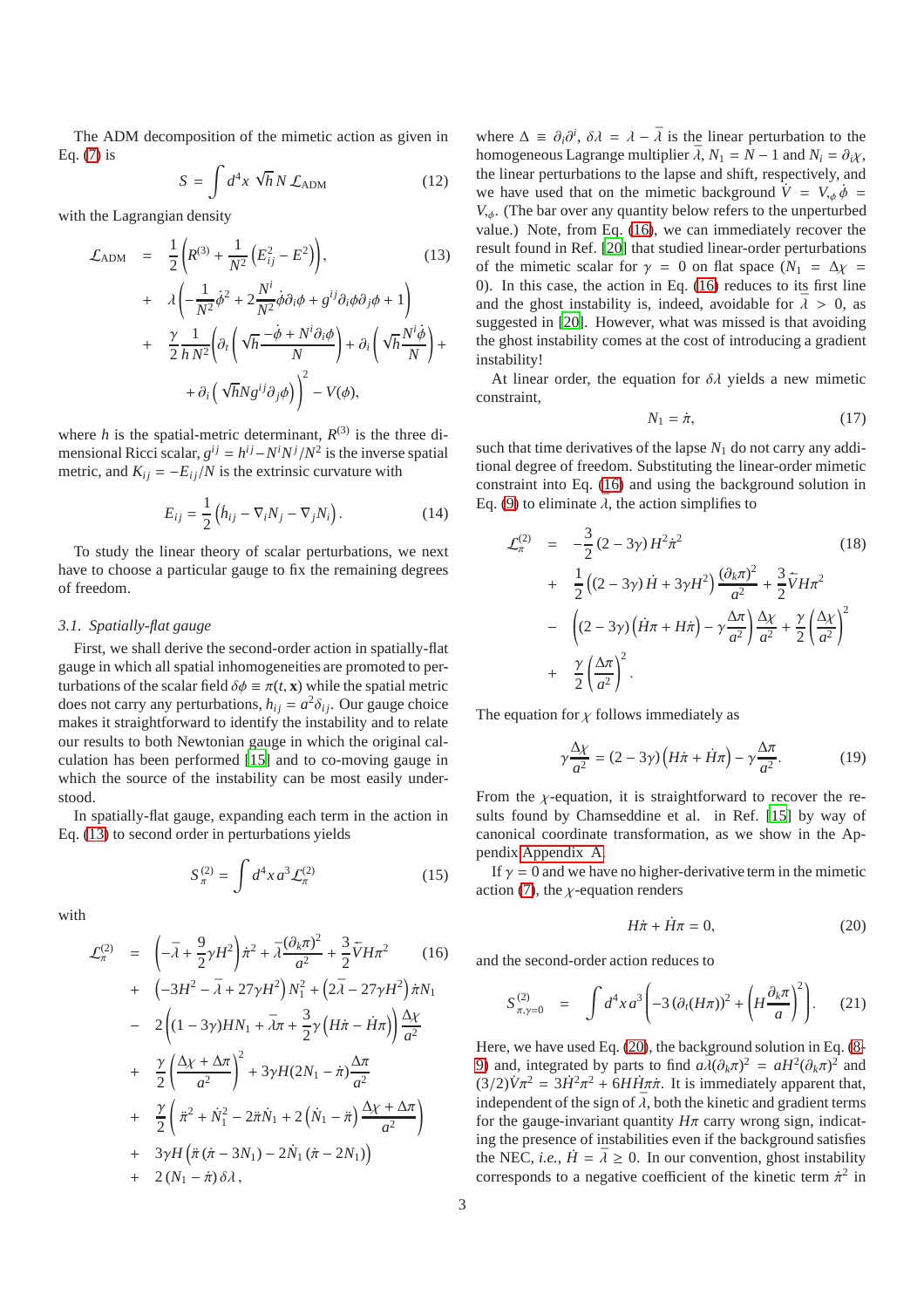the action and gradient instability corresponds to a positive coefficient of the gradient term  $(\partial_k \pi)^2$ . (Note that  $\pi$  is not gauge-invariant!) But, from Eq. [\(20\)](#page-2-2), it follows the combination  $H\pi$ has no time-dependence; hence, although the instabilities are present, they cannot grow.

If  $\gamma \neq 0$ , substituting the equation for  $\chi$  into Eq. [\(18\)](#page-2-3) and integrating by parts, second-order action in spatially-flat gauge takes the simple form

<span id="page-3-0"></span>
$$
S_{\pi}^{(2)} = \int d^4x \, a^3 \left( -\frac{2-3\gamma}{\gamma} \left( \partial_t (H\pi) \right)^2 + \left( H \frac{\partial_k \pi}{a} \right)^2 \right). \tag{22}
$$

Hence, in Eq. [\(22\)](#page-3-0), we see that the theory has a gradient instability for all backgrounds and it may or may not have a ghost instability, depending on the sign of  $(2-3\gamma)/\gamma$ . Note that, after integrating out  $\chi$ , the final action for the  $\gamma = 0$  case as given in Eq. [\(21\)](#page-2-4) cannot be obtained as the  $\gamma \to 0$  limit of Eq. [\(22\)](#page-3-0). That means, the instability appears for any non-zero  $\gamma$ .

#### <span id="page-3-3"></span>*3.2. Co-moving gauge*

To better understand the source of the gradient instability, it proves useful to repeat parts of the linear stability analysis in comoving gauge and then to compare our results in both gauges.

In co-moving gauge, all spatial inhomogeneities are promoted to the metric,

$$
h_{ij} = a^2(t)e^{2\zeta(t,\mathbf{x})}\delta_{ij},\tag{23}
$$

where  $\zeta$  is the gauge-invariant, co-moving curvature perturbation; while the scalar field remains homogeneous and does not carry any perturbations,

$$
\pi_{\zeta} = 0. \tag{24}
$$

In co-moving gauge, the mimetic action defined in Eq. [\(13\)](#page-2-0) takes the form

$$
S_{\zeta} = \int d^4x \, a^3 e^{3\zeta} N \mathcal{L}_{\zeta} \tag{25}
$$

with

<span id="page-3-2"></span>
$$
\mathcal{L}_{\zeta} = -e^{-2\zeta} \left( 2\frac{\Delta\zeta}{a^2} + \frac{(\partial_k\zeta)^2}{a^2} \right) - 3\frac{1}{N^2} (H + \zeta)^2
$$
\n
$$
+ 2\frac{e^{-2\zeta}}{N^2} \left( (H + \zeta) \frac{\Delta\chi}{a^2} + H \frac{\partial^k\zeta \partial_k \chi}{a^2} \right)
$$
\n
$$
+ \lambda \left( -\frac{\dot{\bar{\phi}}^2}{N^2} + 1 \right) - V(\bar{\phi})
$$
\n
$$
+ \frac{\gamma}{2} \left( -3\frac{\dot{\bar{\phi}}}{N^2} \left( H + \zeta \right) - \frac{\ddot{\bar{\phi}}}{N^2} - \frac{\dot{\bar{\phi}}}{N} \partial_t \left( \frac{1}{N} \right) + \frac{\gamma}{2} e^{-2\zeta} \frac{\dot{\bar{\phi}}}{N} \left( \frac{1}{N} \frac{\Delta\chi}{a^2} + \frac{\partial^k\zeta \partial_k \chi}{a^2} + \partial^k \left( \frac{1}{N} \right) \frac{\partial_k \chi}{a^2} \right) \right)^2;
$$
\n(26)

here, the first two lines are the contribution of the gravitational sector.

We shall expand this action around the mimetic background given through Eq. [\(10\)](#page-1-4) to second order in perturbations. As in

Sec. [3.1,](#page-2-5) at second-order in perturbations, the  $\lambda$ -sector of the Lagrangian,

$$
\left(-\bar{\lambda}N_1 + 2\delta\lambda\right)N_1,\tag{27}
$$

yields a first-order mimetic constraint resulting from the linearized field equation for  $\delta \lambda$ ,

<span id="page-3-1"></span>
$$
N_1 = 0.\t(28)
$$

Note that Eq.  $(28)$  is consistent with the expression for  $N_1$  in spatially-flat gauge, Eq. [\(17\)](#page-2-6): Under an infinitesimal coordinate change  $\xi_0$ , the lapse transforms as  $N_1|_{g_1} = N_1|_{g_2} - \xi^0$ , where  $|g_1|$ denotes that a quantity is evaluated in gauge *g* [\[21\]](#page-7-2). For transformations between the spatially-flat and co-moving gauges on the mimetic background ( $\dot{\phi} = 1$ ), the defining coordinate change  $\xi_{\pi \to \zeta}^0 = -\pi$  can be identified, for example, by using the fact that scalar-field perturbations transform as  $\pi = \pi_{\zeta} - \xi_{\pi \to \zeta}^0 \bar{\phi}$ and  $\pi_{\zeta} = 0$  by definition. Hence,  $N_1|_{\pi} = N_1|_{\zeta} + \pi = \pi$  as found in Eq. [\(17\)](#page-2-6).

Substituting Eq. [\(28\)](#page-3-1) into Eq. [\(26\)](#page-3-2), the expressions significantly simplify and the second-order action in co-moving gauge takes the form

$$
S_{\zeta}^{(2)} = \int d^4x \, a^3 \mathcal{L}_{\zeta}^{(2)} \tag{29}
$$

with

$$
\mathcal{L}_{\zeta}^{(2)} = -\left(3 - \frac{9}{2}\gamma\right)\dot{\zeta}^{2} + \frac{(\partial_{k}\zeta)^{2}}{a^{2}} + (2 - 3\gamma)\dot{\zeta}\frac{\Delta\chi}{a^{2}} + \frac{\gamma}{2}\left(\frac{\Delta\chi}{a^{2}}\right)^{2} + \frac{9}{2}\left(3\frac{3\gamma - 2}{2}H^{2} - \bar{V}\right)\zeta^{2} + 9\frac{3\gamma - 2}{2}H\partial_{t}\zeta^{2}.
$$
\n(30)

The  $\chi$ -equation reduces to the simple relation

<span id="page-3-4"></span>
$$
\gamma \frac{\Delta \chi}{a^2} = -(2 - 3\gamma)\dot{\zeta}.\tag{31}
$$

Note that, if  $\gamma = 0$ , the equation for  $\gamma$  renders  $\zeta$  non-dynamical (that is,  $\dot{\zeta} = 0$  precisely).

Integrating out  $\chi$  and using the background solution in Eq. [\(8\)](#page-1-4) to eliminate  $\bar{V}$  yields the second-order action for  $\zeta$ :

$$
S_{\zeta}^{(2)} = \int d^4x a^3 \left( -A_{\gamma} \dot{\zeta}^2 + \frac{(\partial_k \zeta)^2}{a^2} \right),
$$
 (32)

with the kinetic coefficient

$$
A_{\gamma} = \begin{cases} 3 & \text{if } \gamma = 0, \\ \frac{2-3\gamma}{\gamma} & \text{if } \gamma \neq 0. \end{cases}
$$
 (33)

in agreement with our results in spatially-flat gauge as given in Eqs. [\(21-](#page-2-4)[22\)](#page-3-0); the consistency of both calculations can be easily verified by applying the well-known transformation rule for scalar perturbations to the spatial curvature  $\psi$ . By definition,  $\psi|_{\pi} = 0, \psi|_{\zeta} = -\zeta$ , and  $\psi$  transforms as  $\psi|_{g_1} = \psi|_{g_2} + H\xi_{g_1 \to g_2}^0$ . With  $\xi_{\pi\to\zeta}^0 = -\pi$  as shown above,  $\zeta = -H\pi$ .

(Note that the spatial metric  $h_{ij}$  introduced in Eq. [\(11\)](#page-1-5) can be related to  $\psi$ , for example, via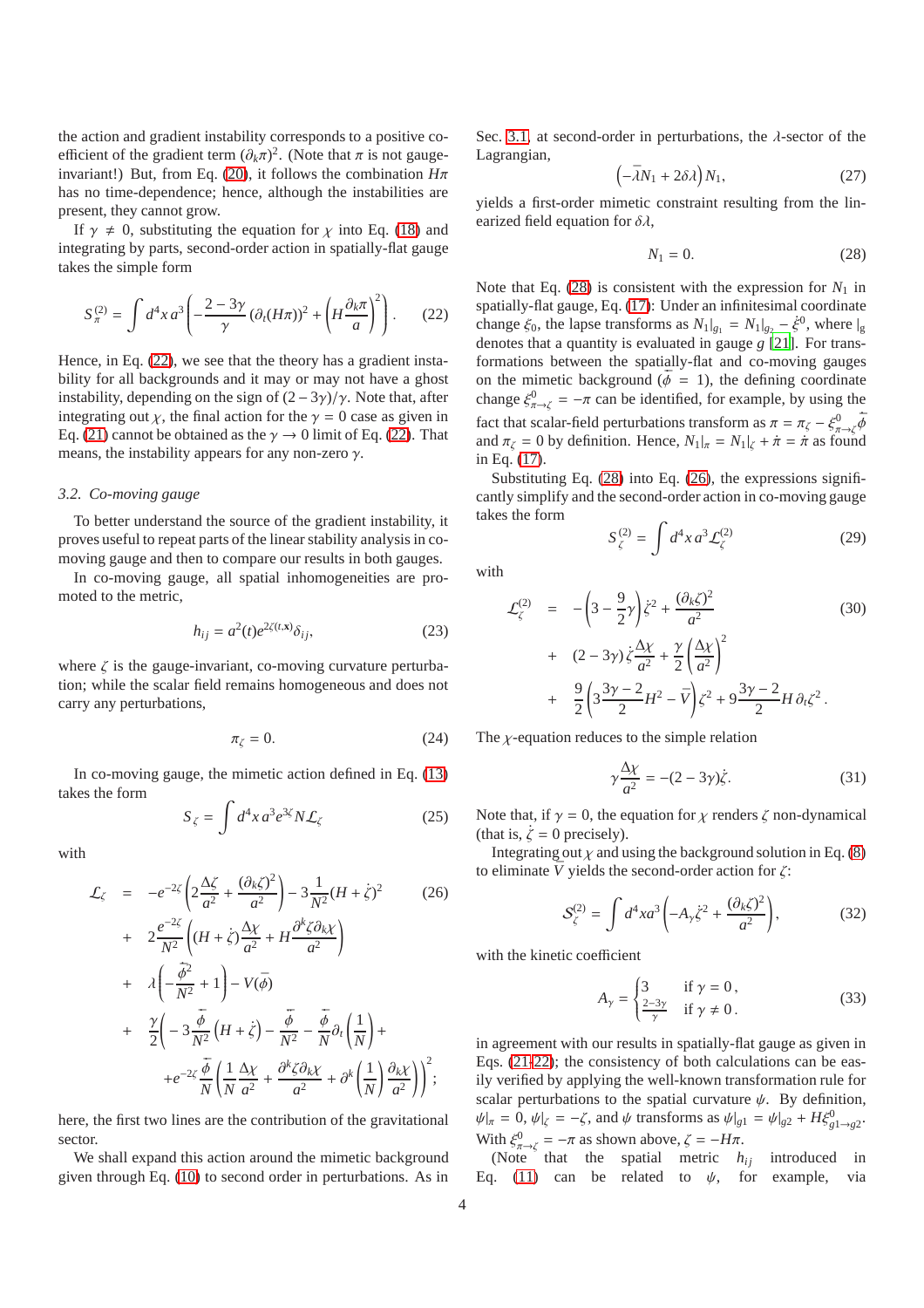$h_{ij} = a^2(t) \Big( (1 - 2\psi|_{\zeta}) \delta_{ij} + \alpha_{ij} + O(2) + ... \Big)$ , where  $\alpha_{ij}$  is a traceless and transverse tensor and does not carry scalar degrees of freedom so we can neglect it. Note, though, that, in contrast to  $\psi$ ,  $h_{ij}$  is gauge independent.)

For all values of  $\gamma$  (including  $\gamma = 0$ ), the first-order mimetic constraint leads to notable consequences:

- in co-moving gauge, the  $\lambda$ -sector does not contribute to the second-order action;
- the remaining scalar sector only contributes to the kinetic term  $\sim \zeta^2$  but it does not contribute to the gradient term of  $\zeta$ ; instead, all contribution to  $(\partial_k \zeta)^2$  comes from the gravitational Einstein-Hilbert term in the action which is the source of the gradient instability. Without the higher-order term ( $\gamma = 0$ ), the theory formally suffers from both ghost and gradient instabilities, both coming from the Einstein-Hilbert term in the action, but the co-moving curvature remains non-dynamical so that the instability cannot grow. Adding the higher-order kinetic term ( $\gamma \neq 0$ ) can eliminate the ghost for appropriate choice of  $\gamma$  and make  $\zeta$  become dynamical but it cannot alleviate the gradient instability.

It is worth emphasizing that these features could easily be recognized by employing the action formalism and performing the perturbation calculation in co-moving gauge, using gaugeinvariant quantities. Working in spatially-flat gauge leads to the same conclusion, as it should, but the ultimate source of the instability is obscured. Working at the level of the perturbed equations of motion, on the other hand, can lead to wrong conclusions about the instability.

# <span id="page-4-0"></span>**4. Mimetic cosmology as a singular limit of higherderivative theories**

In the previous section, we have shown that gradient instabilities arise within mimetic cosmology if we add higher-order kinetic terms. Without higher-order kinetic terms, on the other hand, curvature modes do not get excited. To better understand the nature of both mimetic theory and the associated gradient instability, we next demonstrate that the mimetic action in Eq. [\(7\)](#page-1-3) can be recovered as the limit of known higher-derivative theories.

We shall consider the following action,

<span id="page-4-5"></span>
$$
S = \int d^4x \sqrt{-g} \frac{1}{2} R
$$
\n
$$
+ \int d^4x \sqrt{-g} \left( \lambda \left( \partial_\mu \phi \partial^\mu \phi + 1 \right) - \frac{\xi}{2} \lambda^2 - V(\phi) \right)
$$
\n
$$
+ \int d^4x \sqrt{-g} \frac{\gamma}{2} (\Box \phi)^2,
$$
\n(34)

where  $\xi$  and  $\gamma$  are constants and  $\lambda$  is a dynamical variable described by the equation of motion

<span id="page-4-1"></span>
$$
\xi \lambda = \left( \partial_{\mu} \phi \partial^{\mu} \phi + 1 \right). \tag{35}
$$

If  $\xi = 0$ ,  $\lambda$  acts as a Lagrange multiplier, the  $\lambda$ -equation becomes the mimetic constraint and the action reduces to the mimetic action in Eq. [\(7\)](#page-1-3).

If  $\xi \neq 0$ , substituting the expression for  $\lambda$  in Eq. [\(35\)](#page-4-1) into the original action in Eq. [\(36\)](#page-4-2), we find

<span id="page-4-2"></span>
$$
S = \int d^4x \sqrt{-g} \frac{1}{2} R
$$
\n
$$
+ \int d^4x \sqrt{-g} \left( \frac{1}{2\xi} \left( \partial_\mu \phi \partial^\mu \phi + 1 \right)^2 - V(\phi) \right)
$$
\n
$$
+ \int d^4x \sqrt{-g} \frac{\gamma}{2} (\Box \phi)^2.
$$
\n(36)

This action represents a particular example of well-known *P*(*X*)-theories (where *X*  $\equiv (\partial \phi)^2/2$ ) with additional higherderivative terms, such as *k*-inflation [\[22\]](#page-7-3), *k*-essence [\[23\]](#page-7-4), or ghost condensate [\[2\]](#page-6-1). If  $\gamma = 0$ ,  $P(X)$ -theories encounter gradient instabilities on NEC violating backgrounds but are wellbehaved if the NEC is satisfied. If  $\gamma \neq 0$ ,  $P(X)$ -theories suffer from Ostrogradski instability that cannot be removed without altering the theory [\[24\]](#page-7-5).

First, we show that the mimetic background can be recovered as a *continuous* limit of Eq. [\(36\)](#page-4-2) as  $\xi \to 0$ .

# 4.1. Mimetic background as a smooth limit for  $\xi \to 0$

The action in Eq. [\(36\)](#page-4-2) admits the FRW background solution

<span id="page-4-3"></span>
$$
\frac{2-3\gamma\dot{\phi}^2}{2}\left(3H^2+2\dot{H}\right) = -\frac{1}{2\xi}\left(\dot{\phi}^2-1\right)^2 + V(\phi) \quad (37)
$$

$$
+ \gamma\left(6H\ddot{\phi}\dot{\phi} + \dot{\phi}\ddot{\phi} + \frac{1}{2}\dot{\phi}^2\right),
$$

<span id="page-4-4"></span>
$$
\left(1 - 3\gamma\dot{\phi}^2\right)\dot{H} = -\frac{\dot{\phi}^2}{\xi}\left(\dot{\phi}^2 - 1\right) + \gamma\dot{\phi}\left(\dddot{\phi} + 3H\ddot{\phi}\right). \quad (38)
$$

In the limit of  $\xi \to 0$ , the scalar field must satisfy the mimetic constraint in Eq. [\(5\)](#page-1-6),

$$
\dot{\phi}^2 - 1 = 0,\t(39)
$$

as otherwise the total energy density ( $\propto H^2$ ) would diverge. With the corresponding (mimetic) solution  $\phi = t + constant$ , Eq. [\(37\)](#page-4-3) reduces to its mimetic counterpart Eq. [\(8\)](#page-1-4),

$$
\frac{2-3\gamma}{2}\left(3H^2+2\dot{H}\right) = V(\phi). \tag{40}
$$

Finally, it is straightforward to recover Eq. [\(9\)](#page-1-4) from Eq. [\(38\)](#page-4-4). Using Eq. [\(35\)](#page-4-1),

$$
\dot{\phi}^2 = 1 - \xi \lambda, \tag{41}
$$

and keeping terms to leading order in  $\xi$ , the  $\hat{H}$ -equation simplifies to its mimetic counterpart

$$
(1 - 3\gamma)\dot{H} = \lambda \tag{42}
$$

Hence, as claimed, the mimetic background can be recovered as a continuous limit of the higher-derivative theory given through Eq. [\(36\)](#page-4-2).

Notably, this is not the case for the perturbed action. We will next show that the second-order mimetic action is a *singular limit* of Eq. [\(36\)](#page-4-2) as  $\xi \rightarrow 0$ . By singular limit, we mean the stability behavior for  $\xi = 0$  undergoes a discontinuous jump compared to finite  $\xi$ .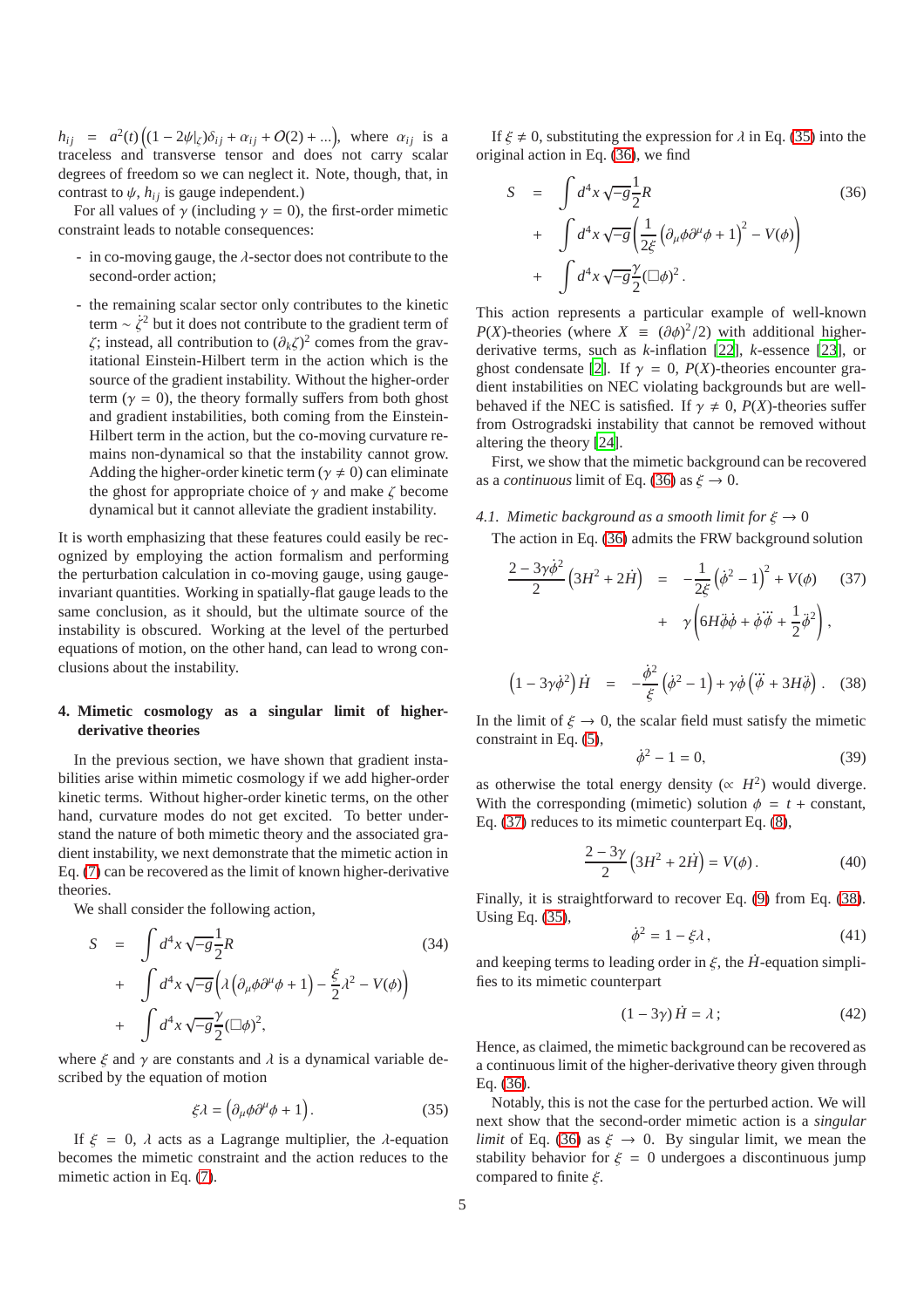# *4.2. Second-order mimetic action as a singular limit for*  $\xi \rightarrow 0$

Similar to Sec. [3.2,](#page-3-3) we perform the linear stability analysis by expanding the action in Eq. [\(36\)](#page-4-2) around the homogeneous background solutions derived from Eqs. [\(37](#page-4-3)[-38\)](#page-4-4) to quadratic order in perturbations, using ADM variables. In co-moving gauge, the second-order action is

<span id="page-5-5"></span>
$$
S_{\zeta}^{(2)} = \int d^4x \, a^3 \mathcal{L}_{\zeta}^{(2)}, \tag{43}
$$

where the Lagrangian density is

<span id="page-5-4"></span>
$$
\mathcal{L}_{\zeta}^{(2)} = -3\left(1 - \frac{3}{2}\gamma\dot{\phi}^{2}\right)\dot{\zeta}^{2} + \frac{(\partial_{k}\zeta)^{2}}{a^{2}} \qquad (44)
$$
\n
$$
+ 2\left(-HN_{1} + \gamma\left(\ddot{\phi} + 3H\dot{\phi}\right)\dot{\phi}N_{1} + \frac{\gamma}{2}\dot{\phi}^{2}\dot{N}_{1}\right)\frac{\Delta\chi}{a^{2}}
$$
\n
$$
+ \left(2 - 3\gamma\dot{\phi}^{2}\right)\dot{\zeta}\frac{\Delta\chi}{a^{2}} + \frac{\gamma}{2}\dot{\phi}^{2}\left(\frac{\Delta\chi}{a^{2}}\right)^{2} + \frac{\gamma}{2}\dot{\phi}^{2}\dot{N}_{1}^{2}
$$
\n
$$
+ \left(-2\frac{\Delta\zeta}{a^{2}} + 3H\left(2 - 3\gamma\dot{\phi}^{2}\right)\dot{\zeta} + 3\gamma\dot{\phi}^{2}\ddot{\zeta}\right)N_{1}
$$
\n
$$
+ \left(-3H^{2} + \frac{1}{\xi}\left(3\dot{\phi}^{4} - \dot{\phi}^{2}\right) + \frac{1}{\gamma}\left(\ddot{\phi}^{2} + 9H^{2}\dot{\phi}^{2} - 2\ddot{\phi}\dot{\phi} - 6\dot{H}\dot{\phi}^{2}\right)\right)N_{1}^{2};
$$
\n(44)

here we used the background equations to eliminate terms  $\propto \zeta N_1$  and  $\propto \zeta^2$ . Varying the action with respect to  $\Delta \chi$  leads to the constraint equation

<span id="page-5-2"></span>
$$
\gamma \dot{\phi}^2 \frac{\Delta \chi}{a^2} = -(2 - 3\gamma \dot{\phi}^2) \dot{\zeta}
$$
\n
$$
+ 2 \left( H - \gamma \dot{\phi} \left( \ddot{\phi} + 3H \dot{\phi} \right) \right) N_1 - \gamma \dot{\phi}^2 \dot{N}_1.
$$
\n(45)

If  $\gamma = 0$ , the *y*-equation yields a closed expression for the lapse perturbation,

<span id="page-5-3"></span>
$$
N_1 = \frac{\dot{\zeta}}{H},\qquad(46)
$$

and the second-order action

<span id="page-5-1"></span>
$$
S_{\zeta,\gamma=0}^{(2)} = \int d^4x a^3 \left( -3\dot{\zeta}^2 + \frac{(\partial_k \zeta)^2}{a^2} - 2\frac{\Delta \zeta}{a^2} N_1 \right) + 6HN_1 \dot{\zeta} + \frac{1}{\xi} \dot{\phi}^2 \left( 3\dot{\phi}^2 - 1 \right) N_1^2 - 3H^2 N_1^2 \right)
$$

reduces to

<span id="page-5-0"></span>
$$
S_{\zeta,\gamma=0}^{(2)} = \int d^4x a^3 \left(\frac{1}{\xi} \dot{\phi}^2 \frac{3\dot{\phi}^2 - 1}{H^2} \dot{\zeta}^2 + \frac{\dot{H}}{H^2} \frac{(\partial_k \zeta)^2}{a^2}\right). \tag{48}
$$

Obviously, this expression differs from the second-order mimetic action  $S^{(2)}_{\zeta,\gamma=0}$  in Eq. [\(32\)](#page-3-4), corresponding to  $\xi = 0$ . This is an example of what we mean by a singular limit of the action in Eq. [\(48\)](#page-5-0). In this case, the root cause is that Eq. [\(36\)](#page-4-2) alone is not equivalent to Eq. [\(34\)](#page-4-5). It is only equivalent if one additionally imposes the constraint in Eq. [\(35\)](#page-4-1). With this additional constraint, we recover the perturbed mimetic action by deriving the expression for  $\delta \lambda$  from Eq. [\(35\)](#page-4-1),

$$
\xi \delta \lambda = \dot{\phi}^2 N_1 = \left(1 - \xi \bar{\lambda}\right) N_1. \tag{49}
$$

Evaluating the  $\delta \lambda$ -equation for  $\xi = 0$  leads to the mimetic constraint on the lapse:  $N_1 = 0$ ; the action in Eq. [\(47\)](#page-5-1) reduces to its mimetic counterpart in Eq. [\(32\)](#page-3-4) and the  $\chi$ -equation [\(45\)](#page-5-2) renders  $\dot{\zeta} = 0$ . On the other hand, for finite  $\xi$ ,  $N_1 = \dot{\zeta}/H \neq 0$  as given in Eq. [\(46\)](#page-5-3) so terms proportional to the lapse  $N_1$  and its square  $N_1^2$ in Eq. [\(47\)](#page-5-1) can counteract the wrong-sign terms  $\propto \zeta^2$ ,  $\propto (\partial_k \zeta)^2$ resulting from the Einstein-Hilbert part of the original action in Eq. [\(36\)](#page-4-2). This is how it is possible that, for  $\xi \neq 0$ , the perturbations are stable on NEC satisfying backgrounds with  $3\dot{\phi}^2 > 1$ (no ghost); otherwise, the linear-order perturbations are unstable (ghost and/or gradient instability) – the well-known feature of *P*(*X*) theories.

If  $\gamma \neq 0$ , substituting the expression for  $\Delta \chi/a^2$  from Eq. [\(45\)](#page-5-2) into the action in Eq. [\(44\)](#page-5-4) and integrating by parts yields

$$
\mathcal{L}_{\zeta}^{(2)} = -\frac{2 - 3\gamma\dot{\phi}^2}{\gamma\dot{\phi}^2}\dot{\zeta}^2 + \frac{(\partial_k \zeta)^2}{a^2} \qquad (50)
$$
  
+ 
$$
2\left(\ddot{\zeta} - \frac{\Delta\zeta}{a^2} + \frac{1}{\gamma\dot{\phi}^2}\left(H\left(2 - 3\gamma\dot{\phi}^2\right) - 2\gamma\ddot{\phi}\dot{\phi}\right)\dot{\zeta}\right)N_1
$$
  
- 
$$
\left(2\left(\frac{1}{\gamma\dot{\phi}^2} - 3\right)H^2 + \left(1 + 3\gamma\dot{\phi}^2\right)H - \frac{1}{\xi}\left(3\dot{\phi}^4 - \dot{\phi}^2\right) -4H\frac{\ddot{\phi}}{\dot{\phi}} + \gamma\dot{\phi}\left(3H\ddot{\phi} + \dddot{\phi}\right)\right)N_1^2;
$$

Varying with respect to the lapse  $N_1$ , we write the Hamiltonian constraint as

$$
\bar{B}(t) N_1 = \ddot{\zeta} - \frac{\Delta \zeta}{a^2} + \frac{\left(2 - 3\gamma \dot{\phi}^2\right)H - 2\gamma \ddot{\phi} \dot{\phi}}{\gamma \dot{\phi}^2} \dot{\zeta}, \qquad (51)
$$

with the time dependent coefficient

$$
\bar{B}(t) = -\frac{1}{\xi}\dot{\phi}^{2}\left(3\dot{\phi}^{2}-1\right)+2\frac{1-3\gamma\dot{\phi}^{2}}{\gamma\dot{\phi}^{2}}H^{2}
$$
\n
$$
+\left(1+3\gamma\dot{\phi}^{2}\right)\dot{H}-4H\frac{\ddot{\phi}}{\dot{\phi}}+\gamma\dot{\phi}\left(\dddot{\phi}+3H\ddot{\phi}\right).
$$
\n(52)

Finally, substituting the expression for  $N_1$ , the second-order action for  $\zeta$  defined through Eq. [\(43\)](#page-5-5) is given by the Lagrangian density

<span id="page-5-6"></span>
$$
\mathcal{L}_{\zeta}^{(2)} = -\frac{2 - 3\gamma\dot{\phi}^2}{\gamma\dot{\phi}^2}\dot{\zeta}^2 + \frac{(\partial_k \zeta)^2}{a^2} + \frac{1}{\bar{B}(t)}\left(\ddot{\zeta} - \frac{\Delta\zeta}{a^2} + \frac{\left(2 - 3\gamma\dot{\phi}^2\right)H - 2\gamma\ddot{\phi}\dot{\phi}}{\gamma\dot{\phi}^2}\dot{\zeta}\right)^2.
$$
\n(53)

The higher-order time derivative  $\ddot{\zeta}^2$  and the lack of any additional constraints on  $\zeta$  indicates an Ostrogradski instability [\[24\]](#page-7-5), as mentioned above. It is easy to see that for  $\xi \to 0$ ,  $1/\overline{B}(t) \to 0$ , or alternatively,  $N_1 \rightarrow 0$ , and the action reduces to its mimetic counterpart in Eq. [\(32\)](#page-3-4) for  $\gamma \neq 0$ . In this sense, the mimetic action is a continuous limit of the action in Eq. [\(53\)](#page-5-6). On the other hand, the transition from the Ostrogradski instability to the (mimetic) gradient instability is a discontinuous jump. For any  $\xi \neq 0$ , the higher-order derivative term and, hence, the Ostrogradski instability is present but it vanishes when  $\xi = 0$ , *i.e.*,  $\xi = 0$  is a singular limit.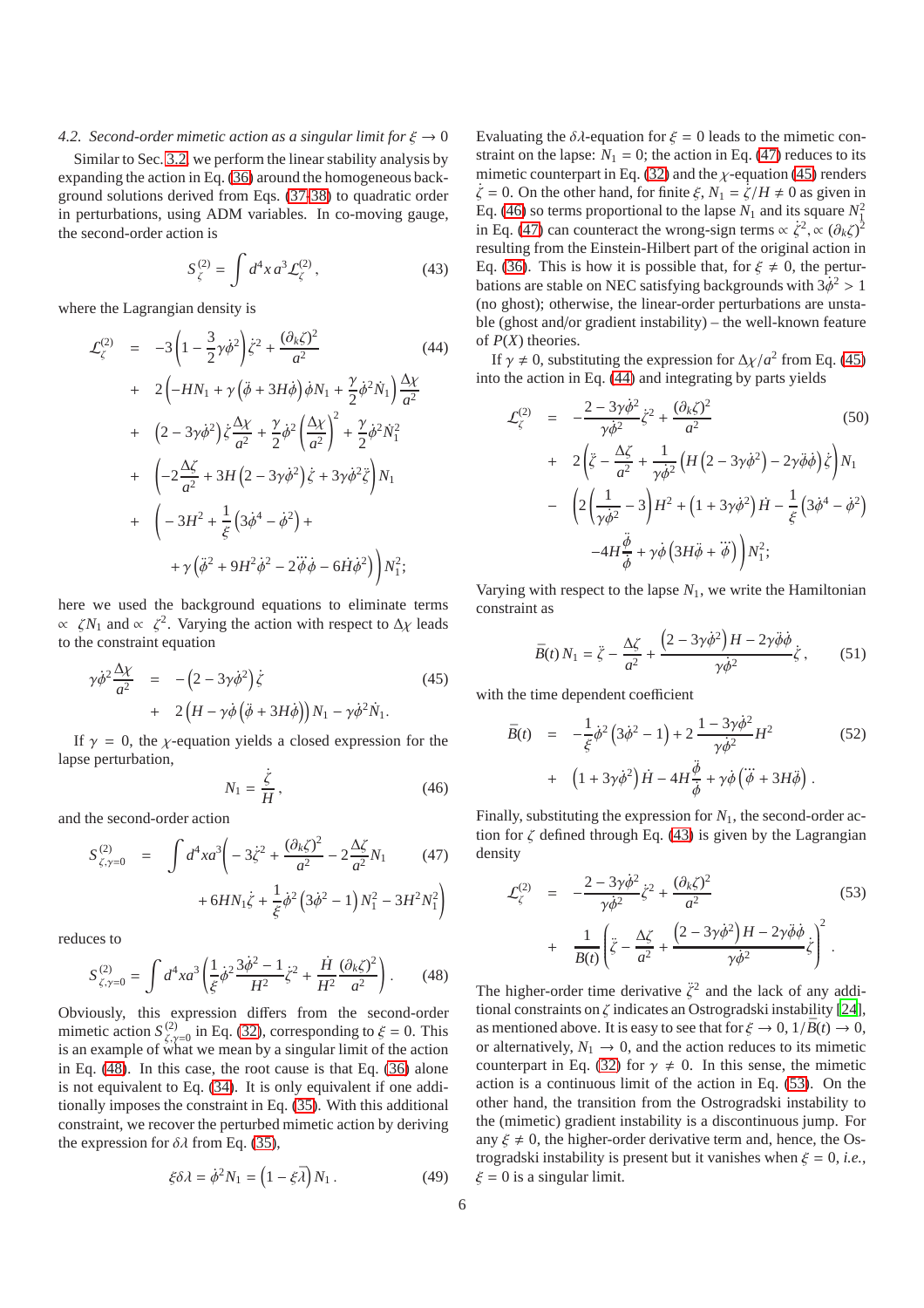# <span id="page-6-15"></span>**5. Discussion**

In this paper, we have performed a complete stability analysis of the recently introduced mimetic theory. We were particularly interested in the question whether mimetic cosmology opens up a new way to stably violate the null energy condition.

We have found that the mimetic theory suffers from a gradient instability even if the null energy condition is satisfied. We have shown that the source of the gradient instability is the gravitational Einstein-Hilbert term in the action while the linear-order mimetic constraint prevents the scalar-field sector from contributing additional gradient terms that might stabilize the theory.

In addition, we have demonstrated that the second-order mimetic action is a *singular* limit of known higher-derivative theories. In particular, we have shown that even though for the higher-derivative theory the background equations of motion smoothly converge to the mimetic equations of motion in the limit  $\xi \to 0$ , the linear stability behavior undergoes a discontinuous jump in the same limit. This finding reveals that the mimetic theory is truly distinct from these higher-derivative theories. This lesson is important in considering other theories that approach the mimetic in some limit. For example, it has been noted that the projectable Hořava-Lifshitz gravity approaches our mimetic action in the IR-limit [\[19\]](#page-7-0). What we have shown here indicates that one should do an independent stability analysis in the regime where gradient instabilities become dangerous, taking careful account of any additional contributions that are different from the mimetic theory. See for example [\[25](#page-7-6), [26\]](#page-7-7).

To perform our stability analysis, we focused on a particular mimetic action introduced in Ref. [\[15\]](#page-6-14) but our results can easily be generalized. For example, our interpretation of the mimetic theory as a singular limit of known higher-derivative theories opens up possible directions for future work, such as modifying the Lagrange-multiplier constraint in a way that eliminates the instability during NEC violation.

**Acknowledgements.** We thank Slava Mukhanov for suggesting that we consider NEC violation in mimetic cosmology and Lasha Berezhiani for valuable contributions during the initial stages of the project. This research was partially supported by the U.S. Department of Energy under grant number DE-FG02-91ER40671.

# <span id="page-6-19"></span>**Appendix A. Recovering the results in Ref. [\[15](#page-6-14)] from Eq.** [\(19\)](#page-2-7)

We show here that it is straightforward to recover the results found by Chamseddine et al. in Ref. [\[15](#page-6-14)], where the linear-order mimetic perturbations were analyzed in Newtonian gauge, at the level of the equations of motion. In Newtonian gauge, the perturbed metric takes the form

$$
ds^{2} = -(1 + 2\Psi_{N})dt^{2} + (1 - 2\Phi_{N}) a^{2}(t)\delta_{ij}dx^{i}dx^{j}. \quad (A.1)
$$

Here,  $\Psi_N$  is the Newtonian gravitational potential and  $\Phi_N$  is the Newtonian spatial curvature. Notably, in the absence of anisotropic stress,  $\Psi_N = \Phi_N$ . For an infinitesimal coordinate change  $\xi^0$ , the canonical transformation rules between spatially-flat and Newtonian gauges read as follows [\[21\]](#page-7-2),

$$
\Psi|_{\pi} = \Psi_N + H\xi_{\pi \to N}^0, \qquad (A.2)
$$

$$
\chi|_{\pi} = \chi|_{N} + \xi_{\pi \to N}^{0}, \qquad (A.3)
$$

$$
\pi = \pi|_{N} - \xi_{\pi \to N}^{0} \dot{\bar{\phi}}.
$$
\n(A.4)

By definition,  $\Psi|_{\pi} = 0$  and  $\chi|_{N} = 0$ , and the mimetic constraint in Eq. [\(5\)](#page-1-6) renders  $\dot{\bar{\phi}} = 1$  and  $\Psi_N = \dot{\pi}|_N$ . It follows,

$$
\chi|_{\pi} = -\frac{\dot{\pi}|_N}{H},\tag{A.5}
$$

$$
\pi = \pi|_N + \frac{\dot{\pi}|_N}{H}.
$$
\n(A.6)

Substituting into Eq. [\(19\)](#page-2-7), we find the equation for the Newtonian scalar-field perturbation  $\pi|_N$ ,

$$
(2-3\gamma)\left(\ddot{\pi}|_N + H\dot{\pi}|_N + \dot{H}\pi|_N\right) - \gamma \frac{\Delta \pi|_N}{a^2} = 0; \tag{A.7}
$$

in agreement with the result found in Ref. [\[15\]](#page-6-14). Note, though, that the equation for  $\pi_N$  is *not* determinative with respect to the stability of the physical metric perturbations, since the equation of motion only indicates the *relative* sign of kinetic and gradient terms of  $\pi|_N$  and is insensitive to their absolute sign. Moreover, the Newtonian scalar-field perturbation  $\pi|_N$  is not gaugeinvariant. One of the important lessons of the present paper is the advantages of employing canonical, gauge-invariant quantities and reading off the overall sign of the perturbed action in order to determine the existence and nature of instabilities.

#### **References**

- <span id="page-6-0"></span>[1] V. A. Rubakov, Phys. Usp. **57**, 128 (2014), <1401.4024>.
- <span id="page-6-1"></span>[2] N. Arkani-Hamed, H.-C. Cheng, M. A. Luty, and S. Mukohyama, JHEP **05**, 074 (2004), <hep-th/0312099>.
- <span id="page-6-2"></span>[3] P. Creminelli, M. A. Luty, A. Nicolis, and L. Senatore, JHEP **12**, 080 (2006), <hep-th/0606090>.
- <span id="page-6-3"></span>[4] S. Dubovsky, T. Gregoire, A. Nicolis, and R. Rattazzi, JHEP **03**, 025 (2006), <hep-th/0512260>.
- <span id="page-6-4"></span>[5] B. Elder, A. Joyce, and J. Khoury, Phys. Rev. **D89**, 044027 (2014), <1311.5889>.
- <span id="page-6-5"></span>[6] M. Koehn, J.-L. Lehners, and B. Ovrut (2015), <1512.03807>.
- <span id="page-6-6"></span>[7] J. Khoury, B. A. Ovrut, N. Seiberg, P. J. Steinhardt, and N. Turok, Phys. Rev. **D65**, 086007 (2002), <hep-th/0108187>.
- <span id="page-6-7"></span>[8] E. I. Buchbinder, J. Khoury, and B. A. Ovrut, Phys. Rev. **D76**, 123503 (2007), <hep-th/0702154>.
- <span id="page-6-8"></span>[9] A. Ijjas and P. J. Steinhardt, JCAP **1510**, 001 (2015), <1507.03875>.
- <span id="page-6-9"></span>[10] P. L. McFadden, N. Turok, and P. J. Steinhardt, Phys.Rev. **D76**, 104038 (2007), <hep-th/0512123>.
- <span id="page-6-10"></span>[11] A. Ijjas, J.-L. Lehners, and P. J. Steinhardt, Phys. Rev. **D89**, 123520 (2014), <1404.1265>.
- <span id="page-6-11"></span>[12] I. Bars, P. J. Steinhardt, and N. Turok, Phys.Lett. **B726**, 50 (2013), <1307.8106>.
- <span id="page-6-12"></span>[13] S. Gielen and N. Turok (2015), <1510.00699>.
- <span id="page-6-13"></span>[14] A. H. Chamseddine and V. Mukhanov, JHEP **11**, 135 (2013), <1308.5410>.
- <span id="page-6-14"></span>[15] A. H. Chamseddine, V. Mukhanov, and A. Vikman, JCAP **1406**, 017 (2014), <1403.3961>.
- <span id="page-6-16"></span>[16] J. D. Bekenstein, Phys. Rev. **D48**, 3641 (1993), <gr-qc/9211017>.
- <span id="page-6-17"></span>[17] G. Domènech, S. Mukohyama, R. Namba, A. Naruko, R. Saitou, and Y. Watanabe, Phys. Rev. **D92**, 084027 (2015), <1507.05390>.
- <span id="page-6-18"></span>[18] A. Golovnev, Phys. Lett. **B728**, 39 (2014), <1310.2790>.